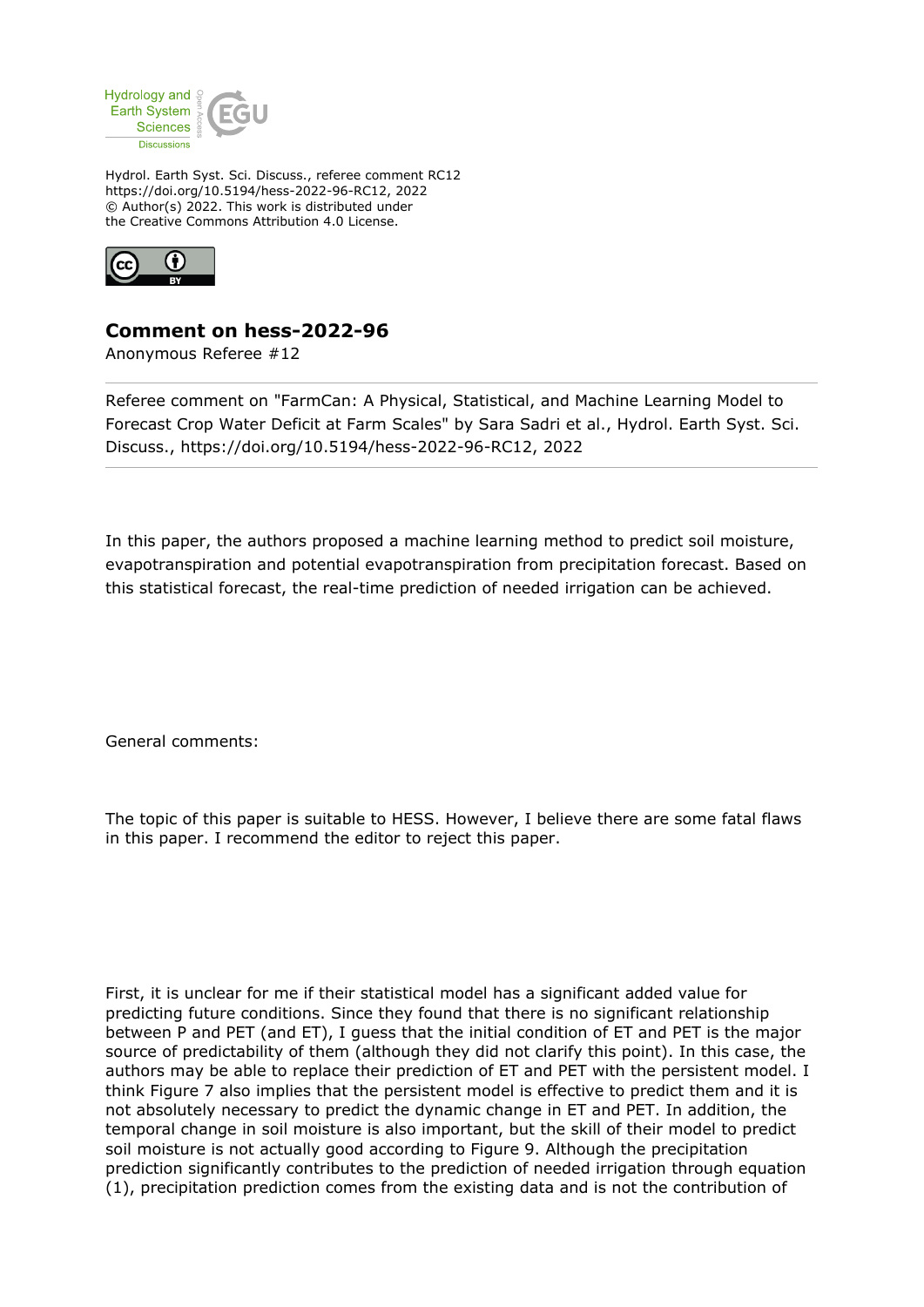this work. In summary, without more detailed comparisons between their prediction and some benchmarks such as a persistent model, I cannot be very convinced that the authors' statistical model really provides an added value.

Second, it is unclear for me how this work contributes to estimating crop water conditions at farm scales since they fully relied on satellite observation with coarse grid sizes. Specifically, the size of the original footprint of SMAP is approximately 50km, which is apparently not a farm scale. Although it might be possible to integrate local information into the authors' proposed framework, I could not find any contributions to farm-scale water resource management in the present work.

Specific comments:

Major points:

L165-167: This description is a bit ambiguous for me. I believe that the authors used the forecast of P. Please explicitly say the P prediction was used in this paper.

L171-175: It is necessary to show the advantage of integrating the local information into the model more clearly. I'm not very convinced that how this information contributes to water resource management since the prediction itself is not provided in a farm scale.

L310: In Figures 7 and 8, please show the prediction of SM and RZSM in addition to ET and PET.